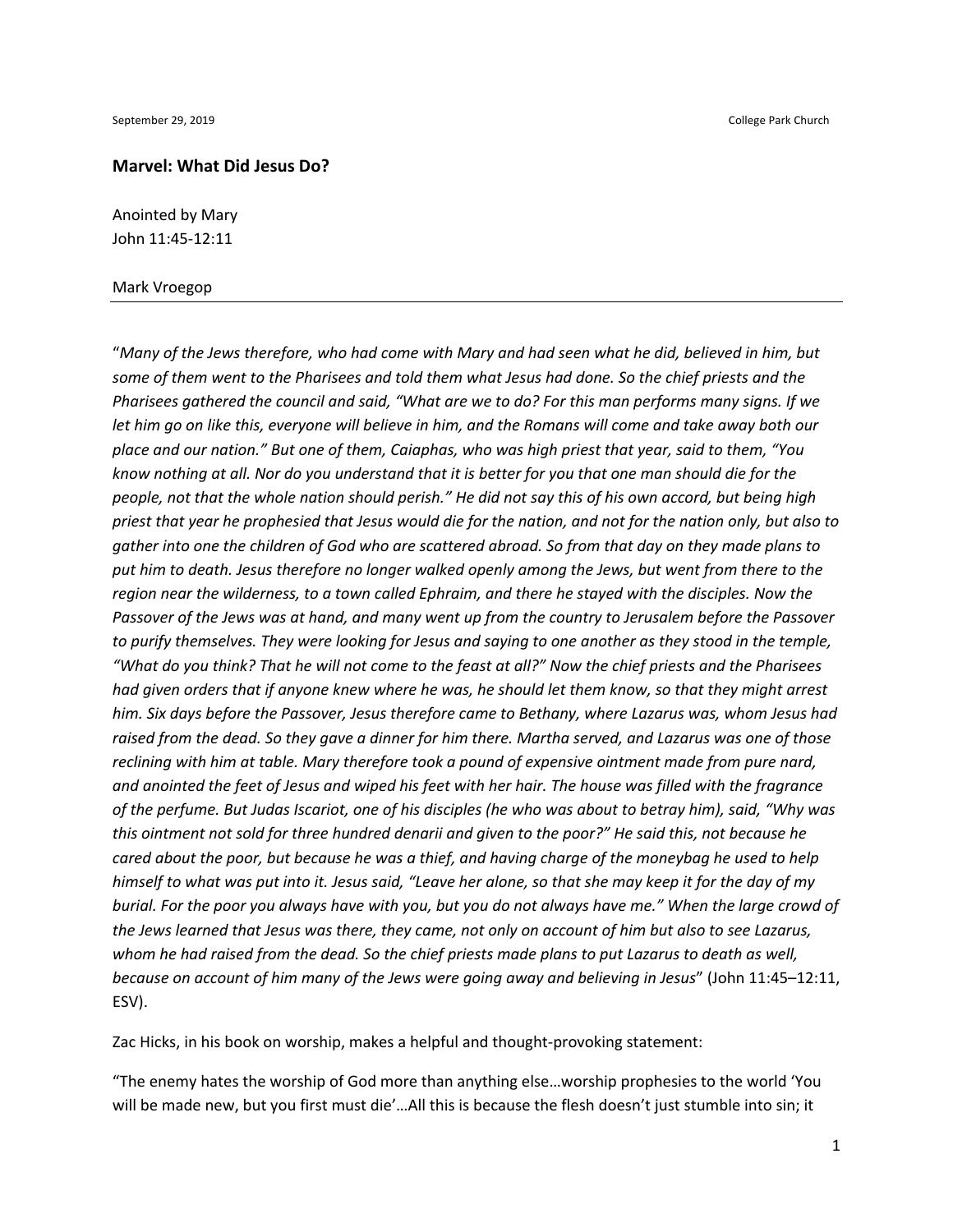worships its way into sin. The lust of the flesh is the fruit of idolatrous adoration, and the call of worship is a summons away from fleshly addictions to idols."1

You could summarize what Hicks says with a simple phrase: worship is war.<sup>2</sup>

# **Worship Battle**

Do you understand what that means? There is a continual battle waging for the affections of your heart and the obedience of your life. Part of the reason that believers gather on the Lord's day is to stoke the embers of your mind and heart so that you will effectively wage the worship-war and find yourself more in love with Jesus.

The entire mission of our church centers on this focal point. We strive to ignite a passion to follow Jesus. Gathering, singing, praying, giving, listening, and responding to the Word of God are all a part of that mission.

If you are not a Christian, I think it would be helpful for you to know what is happening here. In part, I want you to understand why the church gathers on Sunday, but I also want you to appreciate something more. Life is a battle for what we are going to worship.

That's true at two levels. For a non-Christian, it relates to the question of who or what is primary in his or her life. It's connected to the enormously important question of who are we, what is the purpose of life, what happens to us when we die, who is Jesus, and what do we really love?

For the Christian, there are still remnants of that battle. To be a Christian means that you have determined "God is holy, I am not, Jesus saves, and Christ is my life." The issue of allegiance has been settled, but there is still an insurgency battle that takes place in the heart. It's not the same struggle that a non-Christian experiences, but it is a battle.

In the Gospel of John, that battle is directly connected to what it means to believe. Throughout this book, John identifies the inflection point between those who believe and those who don't. And our text today helps us to see three different examples. We see the religious leaders choose power and position over Jesus. We see Mary choose humility and generosity. And we see Judas choose greed and hypocrisy.

Today we are going to look at the text and see three paths. Two are disastrous and they lead to the crucifixion of Jesus. One is commendable, and it leads to true and acceptable worship.

<sup>&</sup>lt;sup>1</sup> Zac Hicks, The Worship Pastor: A Call to Ministry for Worship Leaders and Teams, (Grand Rapids: Zondervan, 2016), Kindle Edition, 80-83.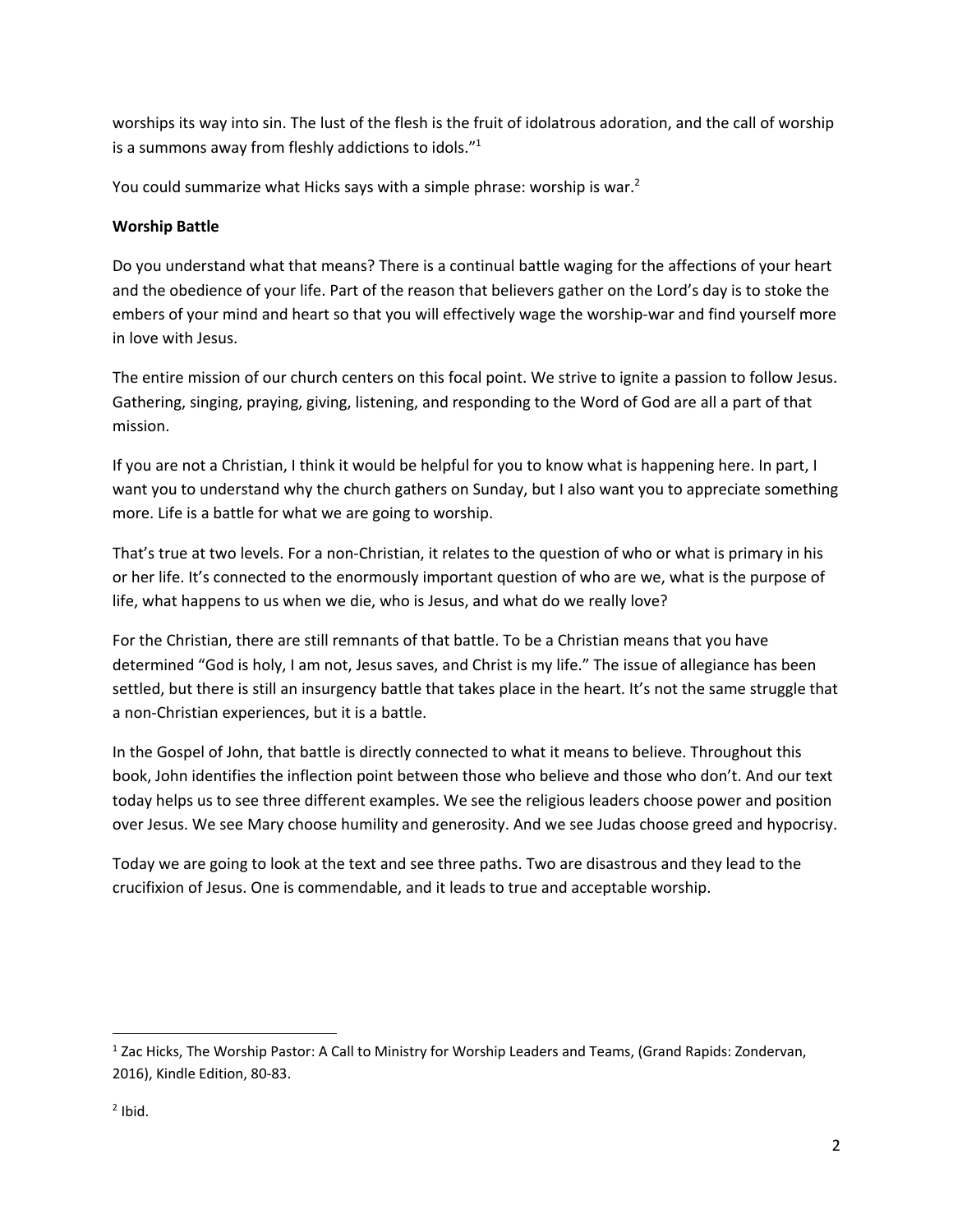## **Path 1: Prideful Power**

The raising of Lazarus sent shockwaves through the Jewish community. You can imagine why. There is no more powerful foe of mankind than death. And if Jesus of Nazareth truly has the power to raise people from the dead, it affirms his claim of being the Son of God and it will make him unstoppable.

Verses 45-46 tell us that at the raising of Lazarus, many believed in Jesus. However, there were others who not only didn't believe in Jesus, but also reported what happened to the Pharisees. And that report sets in motion a series of spiritual and political meetings.

To understand the full picture here, you need to know something about how Israel was governed. The ruling body was called the Sanhedrin. In verse 47 it is called "the council." It was comprised of seventy members drawn from leading priestly families, religious instructors, and elders.<sup>3</sup> The Pharisees were the religious instructors or the scribes. They were experts on the law and closely connected to the people. The elders were landed aristocrats (think "Downton Abby") and the priests were related to the family of the high priest. Most of them were Sadducees.

Now, the Jewish nation was a Roman-occupied territory. And Rome allowed some semblance of selfrule. The Sanhedrin possessed both judicial and legislative power. The high priest served in an executive leadership role. Eventually, this will be the body that will put Jesus on trial and forward the case to Pilate for crucifixion.

But for context, it's important for you to know the nature of this group of leaders. The Sanhedrin was the center of political and theological power.

With that in mind, we read 11:47 differently. The council is gathered, and they feel the pressure that Jesus is creating. People are following him. His teaching is attracting support. But the signs that he performs are challenging their authority because people are starting to consider if he is the Messiah. They already faced embarrassment when they were confronted by the man Jesus healed of blindness in chapter nine. But raising a person from the dead was an entirely different matter.

Verse 48 is key: "'*If we let him go on like this, everyone will believe in him, and the Romans will come and take away both our place and our nation.'*"

Notice what they are not concerned about—they do not stop to consider if Jesus really is the Messiah. They do not investigate the raising of Lazarus from the dead. They don't evaluate his teaching. Why? Because they are only interested in preserving their power.

What are they worried about? The Jewish leaders are concerned that Jesus's popularity will create some kind of uprising. Rome was particularly sensitive to any kind of unrest that challenged the peace of the empire or any splinter group that challenged the authority of Rome.

<sup>3</sup> Allen C. Myers, *The Eerdmans Bible Dictionary* (Grand Rapids, MI: Eerdmans, 1987), 912.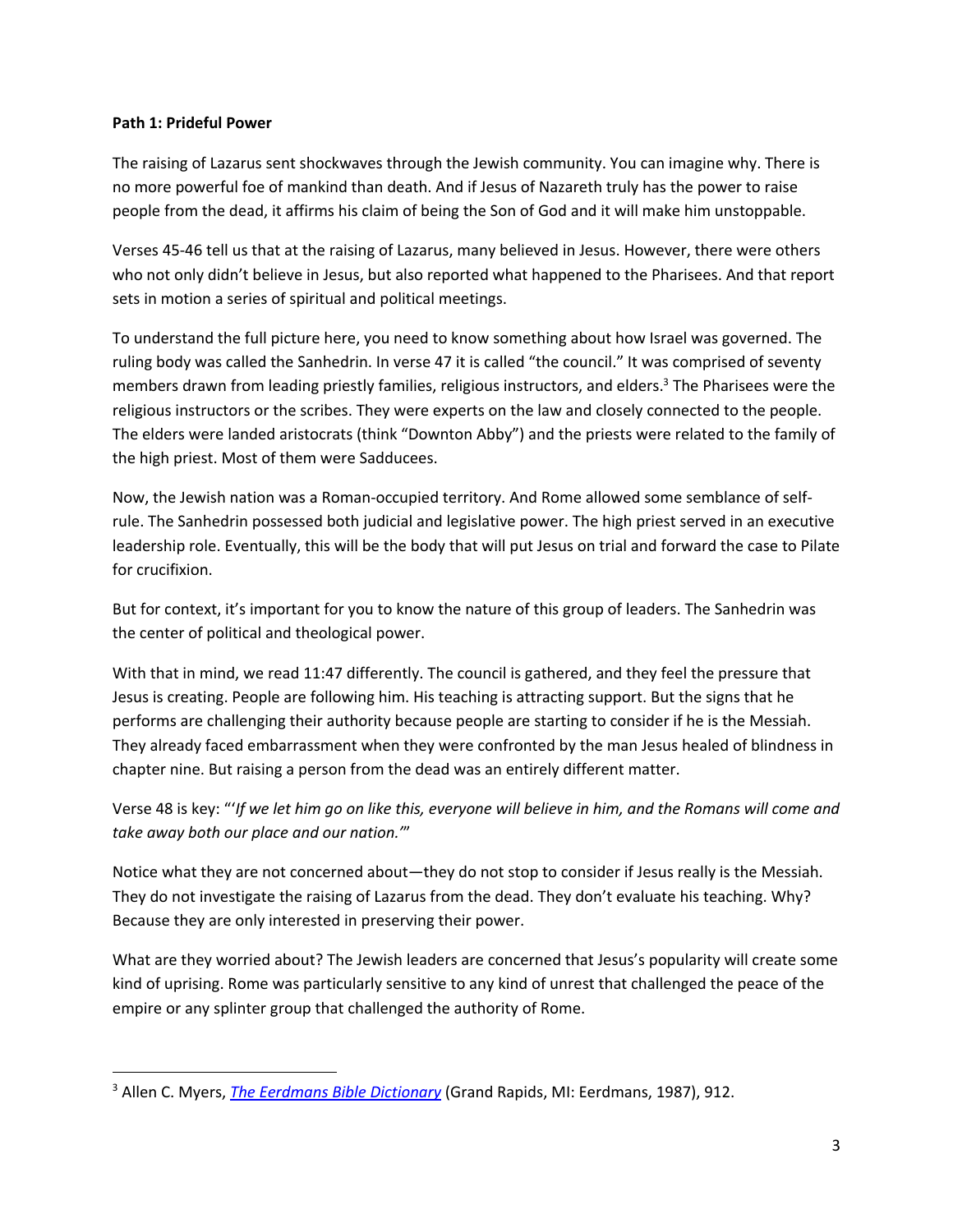Keep this in mind because that was the argument the chief priests used with Pilate in John 19 when they said, "We have no king but Caesar" (John 19:15).

When the Sanhedrin says "take away our place and our nation," it is reflective of both the group's position and its love of the nation which gave it that position. The roots of the Sanhedrin's nationalism are embedded in its members' affection for their positions. They love their power, and it is hidden in their love of their nation and keeping things the way they are.

They don't realize or they don't want to realize how far that nation has wandered. It's why Jesus overturns the money-changing tables in John 2. It's why his teaching is constantly at odds with the Pharisees who set up additional rules and interpretations that gave them prideful positions.

The pride of these leaders blinded them to who Jesus really was.

The high priest, Caiaphas, speaks up. You can hear the arrogance and desperation in his words. After telling the council that they understand nothing at all (v. 49), he suggests that Jesus needs to be killed. But he doesn't say it that directly. He makes it sounds commendable and wise—like the serpent sounded in Garden of Eden. "…It is better for you that one man should die for the people, not that the whole nation should perish" (v. 50). Notice how "other-centered" his words sound!

This is what the prideful clutching of power does. It rationalizes. It spiritualizes. It philosophizes. But he's just suggested the plot that will lead to the crucifixion of Jesus.

To make that point clear, John tells us that Caiaphas's words were prophetic (vv. 51-52). And also take note that God is sovereign over the wicked schemes of mankind. God used the blindness and the sinfulness of the Jewish leaders to save "the children of God" (v. 52).

And from that day forward, the clock was ticking for Jesus (vv. 53-57). The leaders were not about to give up their prideful power.

Do you feel or sense any level of connection to the dynamics in play here? In order to come to Jesus, you must be willing to admit that you are a sinner. You have to end the comparison game. And you must be willing to publicly confess that Jesus is your savior. That's why baptism is important. It is the official means by which you go "on the record" as a follower of Jesus.

But this public declaration also important after you become a Christian. For some of you, it relates to speaking up about your faith at a family gathering, at your sorority, or in a conversation at work. You have to battle what it might mean for your reputation or your career. If the Lord puts you in a position of influence in business, in education, in politics, or some other sphere, you will have to make some hard choices. You'll have to wrestle with the line of whether you are faithfully following Jesus or whether you are simply trying to "get ahead" or protect your position.

Those who wish to pridefully preserve their position are on the wrong side when it comes to Jesus.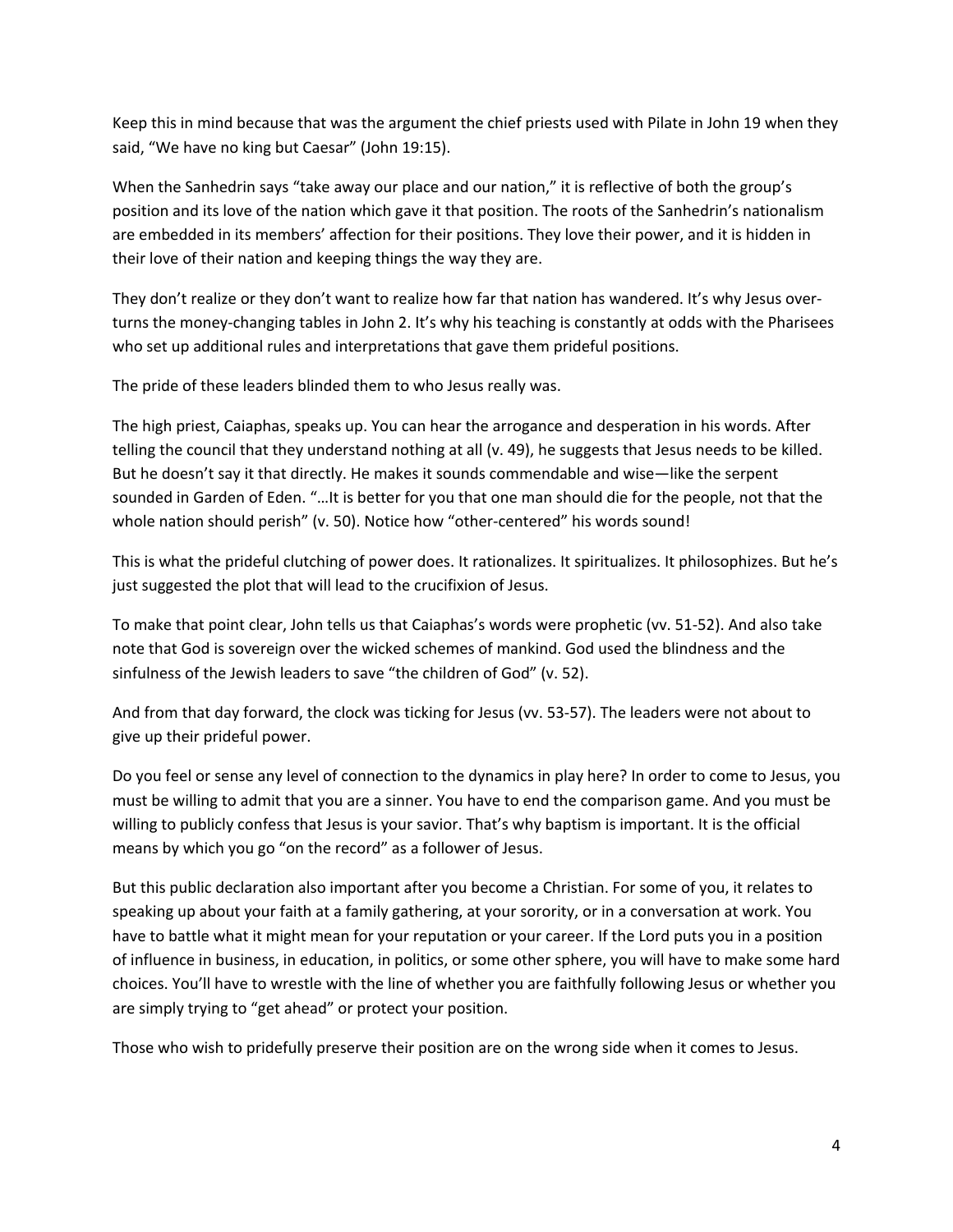## **Path 2: Humble Generosity**

The scene shifts from the halls of power and political intrigue to a dinner party in a home in Bethany, six days before Passover. According to verse one, this is the home of Mary, Martha, and Lazarus. Apparently, they threw a party for Jesus. You could imagine what a great celebration it must have been since Lazarus was there. Verse 2 says that he was reclining at the table.

At some point in the evening, Mary took a pound of ointment with which she anointed Jesus' feet. This oil may have been part of the family's inheritance or was reserved for a future burial. Bodies were anointed with fragrant oils as a part of the embalming process. It's estimated that this oil was worth a year's wages for a common laborer. It was an expensive and special ointment, probably from India. This was a very costly act.

John records that Mary anointed the feet of Jesus and began wiping his feet with her hair. It's a touching moment. During those days, touching someone's feet or washing the feet of another was typically limited to servants or slaves. It was the kind of work considered demeaning. Yet Mary embraces the act of submission and service.

Mary not only touches the feet of Jesus. She also let down her hair and began wiping his feet. It was a humbling act of honor, respect, and worship. According to verse 3, the entire room filled with the fragrance of the perfume.

This act of devotion in the middle of a dinner was filled with humble generosity that pictured more than what Mary even realized. She is merely in awe of who Jesus is. Remember, it was Mary who confronted Jesus at the tomb of Lazarus. She said, "Lord if you had been here, my brother would not have died" (John 11:32). Perhaps she is now overwhelmed with gratitude for what Jesus has done.

What's remarkable here is Mary's lack of concern for herself because of how much she loves Jesus. She isn't worried about taking the posture of a servant and touching Jesus's feet. She's not concerned about the social implications of letting down her hair in public and wiping his feet with her hair. Nor is she worried about the extravagance of the ointment that she is using to anoint Jesus.

Mary has lost sight of herself because of her affection for Jesus. She is humble. I've found Tim Keller's definition of humility helpful: "…the essence of gospel-humility is not thinking more of myself or thinking less of myself, it is thinking of myself less."<sup>4</sup> Mary thinks so highly of Jesus, that everything else takes second place.

And this perspective also leads to incredible generosity on her part. The expensive ointment is poured out on Jesus because she treasures him more than the symbolic value or the actual value of the ointment. It reminds me of what Paul said in 2 Corinthians 8:9—"*For you know the grace of our Lord* 

<sup>4</sup> https://www.goodreads.com/work/quotes/19163471-the-freedom-of-self-forgetfulness-the-path-to-truechristian-joy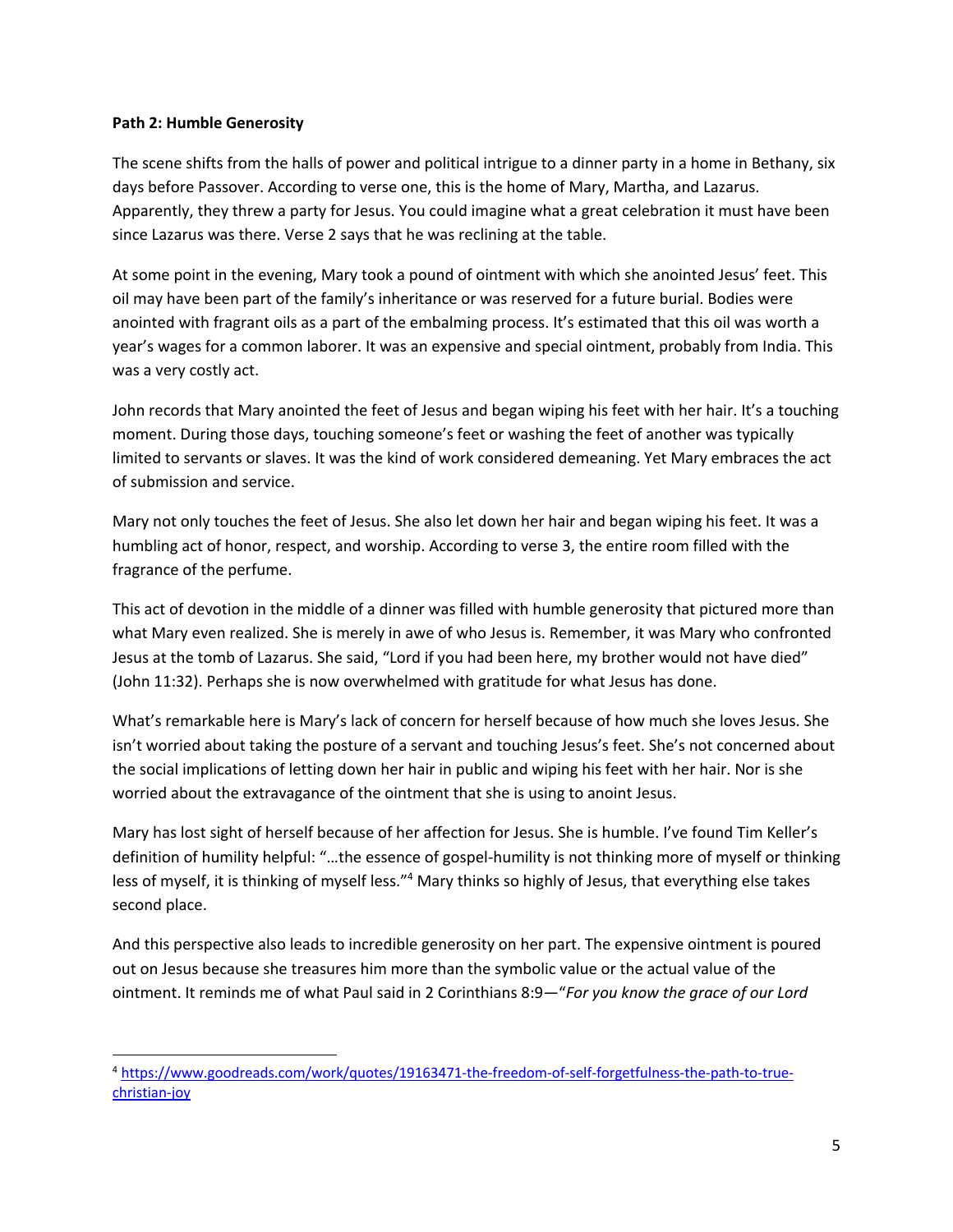*Jesus Christ, that though he was rich, yet for your sake he became poor, so that you by his poverty might become rich*" (2 Cor. 8:9).

Mary came face-to-face with the generosity of Jesus. No earthly possession was worth more to her than him. And while the Pharisees and the religious leaders missed who Jesus really was, Mary "got it." She worshipped Jesus and the room was full of the fragrance.

I wonder if that is how you feel about Jesus today? Are you in awe of him? Do you love him? Do you worship him? What do your speech, actions, and generosity say about what you think about him?

Mary doesn't care about the cost, culture, or the opinions of others. Mary knows one thing: "I love Jesus."

It's a beautiful moment. But it doesn't last long.

# **Path 3: Hypocritical Greed**

John introduces another tragic thread that we will follow all the way to the crucifixion of Jesus. We learn in 12:4 that Judas takes issue with Mary's actions and her gift.

The wording here is surely intentional. Judas is identified as "one of his disciples" and "he who was about to betray him" (v. 5). John wants us to see this moment and what follows as a part of a broader tragedy.

Judas rebukes Mary. Whether he said it publicly or whispered it privately, I'm not sure. But here's what he said, "Why was this ointment not sold for three hundred denarii and given to the poor?" (v. 5). Judas couches his concern with religious language. He watched the anointing of Jesus by Mary. Instead of marveling at her sacrifice and affirming the worth of Jesus, he finds a spiritualized reason to criticize her. He references the poor.

But John makes it clear what is really going on. Just consider if verse 6 was written about your heart when your religious-sounding words were hiding an ulterior motive. John tells us that Judas's real motivation was greed. He goes so far as to call him a thief, helping himself to what is in the bag.

Judas is using religious-sounding concern to mask his true motivation: a greedy heart.

The tragedy of the moment for Judas is common to the brokenness of our humanity. According to Colossians 3:5, covetousness is actually a form of idolatry. We see it here in full display with Judas. He misses what Mary is doing for Jesus because he loves what the money associated with the ointment could do for him. He chooses himself over Jesus. His greed is just evidence that this is happening in his heart. Eventually, it will lead to the betrayal of Jesus for thirty pieces of silver.

Jesus rebukes Judas in verses 7-8. He takes the actions of Mary with significance beyond what she even knew. Jesus pointed out that this would be connected to his burial in the future. And he boldly identified that Mary's act of worship was commendable even when considering the needs of the poor.